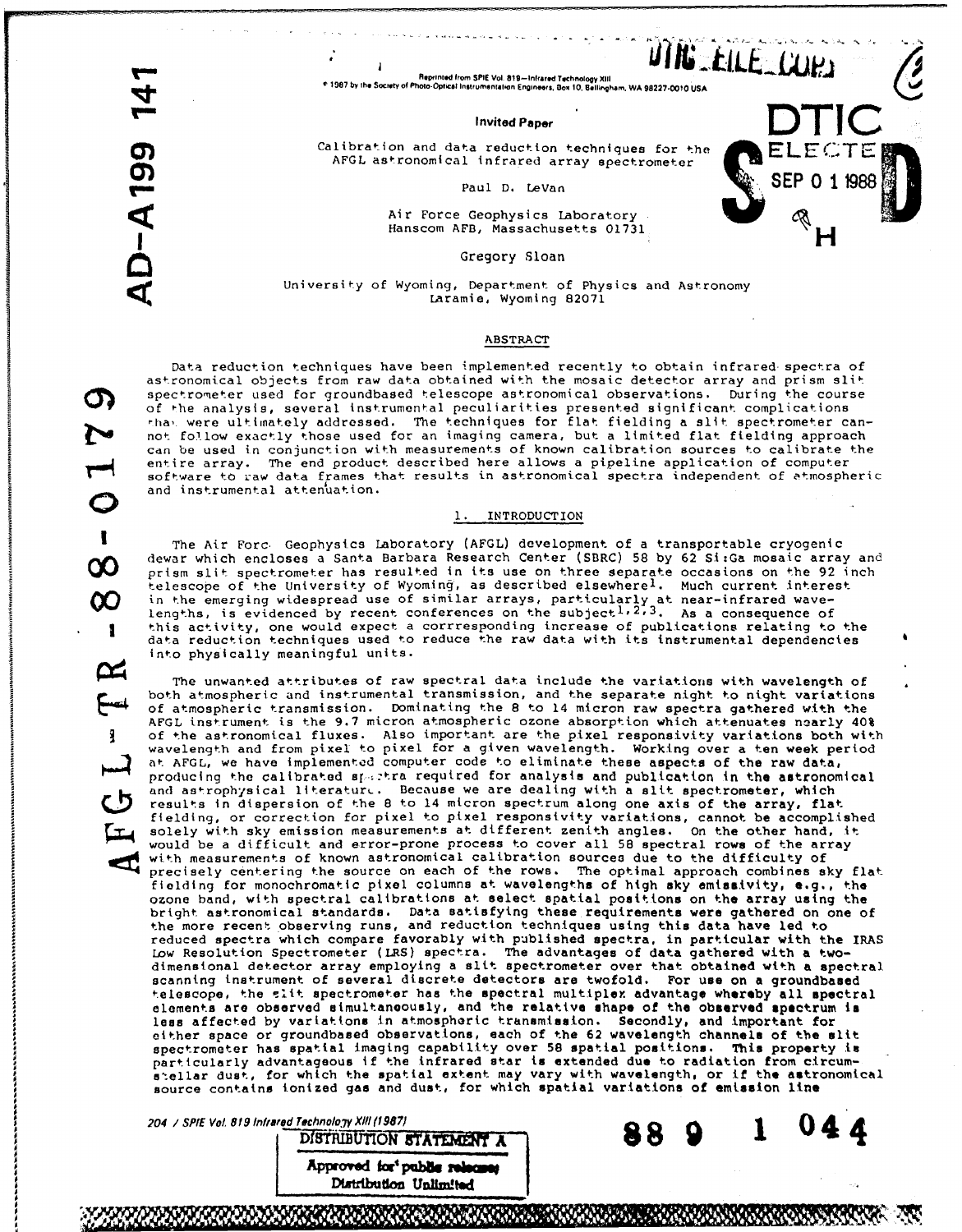strengths would be indicative of either temperature or density morphology. For comparison with the LRS spectra, one may either take the peak spatial spectrum or the sum of the peak and sidelobe spectra obtained with the slit spectrometer.

 $\mathbf{t}$ 

### 2. CHARACTER OF TIlE RAW DATA

Because the background radiation levels from both the sky and telescope are so large in the ten micron region, an equal time is spent chopping between the astronomical source and an adjacent- "blank sky" region. This large background also requires rapid and continuous scanning of the mosaic array during which the output signal from a given pixel is digitized and summed with the stored contents of the RAM address unique to that pixel. After scanning and storing for several tenths of a second, the address space is shifted to a separate block of RAM simultaneously with the movement of the telescope secondary mirror to the blank sky position (with electronic coaddition suppressed during the mirror settle time). This process can only be repeated several times before the 20 bit data bus approaches saturation, at- which time the coadding terminates and the differences of the two RAM blocks are output for each pixel address to a minicomputer in a straight 16 bit binary format. Thus, the raw data from our observing runs consist of 58 by 62 pixel frames of digital data that result from electronically coadding into two separate RAM blocks individual 12 bit conversions up to 256 times, and subtracting these before storage ont-o a compu+er hard disk. Agreement-s in attention of either temperature of density morphology. Por comparison<br>with the LES spectra obtained with the sit for peak apathelist spectra of the peak<br>and sidelobe spectra obtained with the sit spectromet

positions are left as residuals after the differencing process, and can be a significant fraction of the astronomical source signal. Noise is present in the electronically coadded **and** differenced frame in **4he** form of both spikes and additive electronics system noise. The single scanned frames of 12 bit conversions have an rms level of system noise at the second or third least significant bit, resulting in 50 to 100 noise counts after approximately 200 electronic coadds. The incidence of spikes is at the 10% level and is randomly distributed throughout electronically coadded frame. Frames of this type are gathered and stored repeeatedly or hard disk during observations of single sources, and subsequent software coadding cannot proceed without compensation for the spikes discussed above, otherwise corrupt-ion of more than 50% of the coadded frame wel d result after only 7 coadds. Ware coadding cannot proceed without compensation for the spikes di<br>
corruption of more than 50% of the coadded frame would result after<br>
Compensation of the above-mentioned issues will be discussed below.<br>
3. DATA REDUCTI

# 3. DATA REDUCTION

We describe in the following subsections the sequence of processing steps in the order **4** it- is applied to the raw data fra.ies.

# 3.1 Derivat-ion of calibration coefficients.

 $\mathbf{I}$ 

The following outlines the procedure leading to flat field and spectral correction coefficients for each pixel in the array. Rows corresponding to only only only on the contract of the contract of the contract of the contract of the contract of the contract of the contract of the contract of the contract of the contract of the cont point source spectra are independently , corrected with measurements of an assumed point source standard star. The correction coefficients are the **Q** assumed standard star fluxes at the pixel wavelength divided by the output signal level for that pixel, and encompass both atmospheric and instru- **M** mental transmission variations with wavelength, as well as both the<br>"average pixel" responsivity variation = 0 with wavelength and the pixel to pixel responsivity variations. Several row ca'ibrations of this type averaged together represent the major correction  for all other spectral rows in the mosaic array. An example of this from several ro<sub>"</sub>,a of raw data for the  $\frac{9}{10}$  **10 11**<br>bright infrared star IRC+10216 (see bright infrared star IRC+10216 (see Figure **1)** and the LRS spectrum for is normalized to the fraction of spatial row of spatial row of the source pixels falling in the useable spectral IRC+10216. range of the instrument. Variations for a given row from this average row



**-i** *SPIE* **Vol** *879 Infrared Technology XIII f1987?/ 205*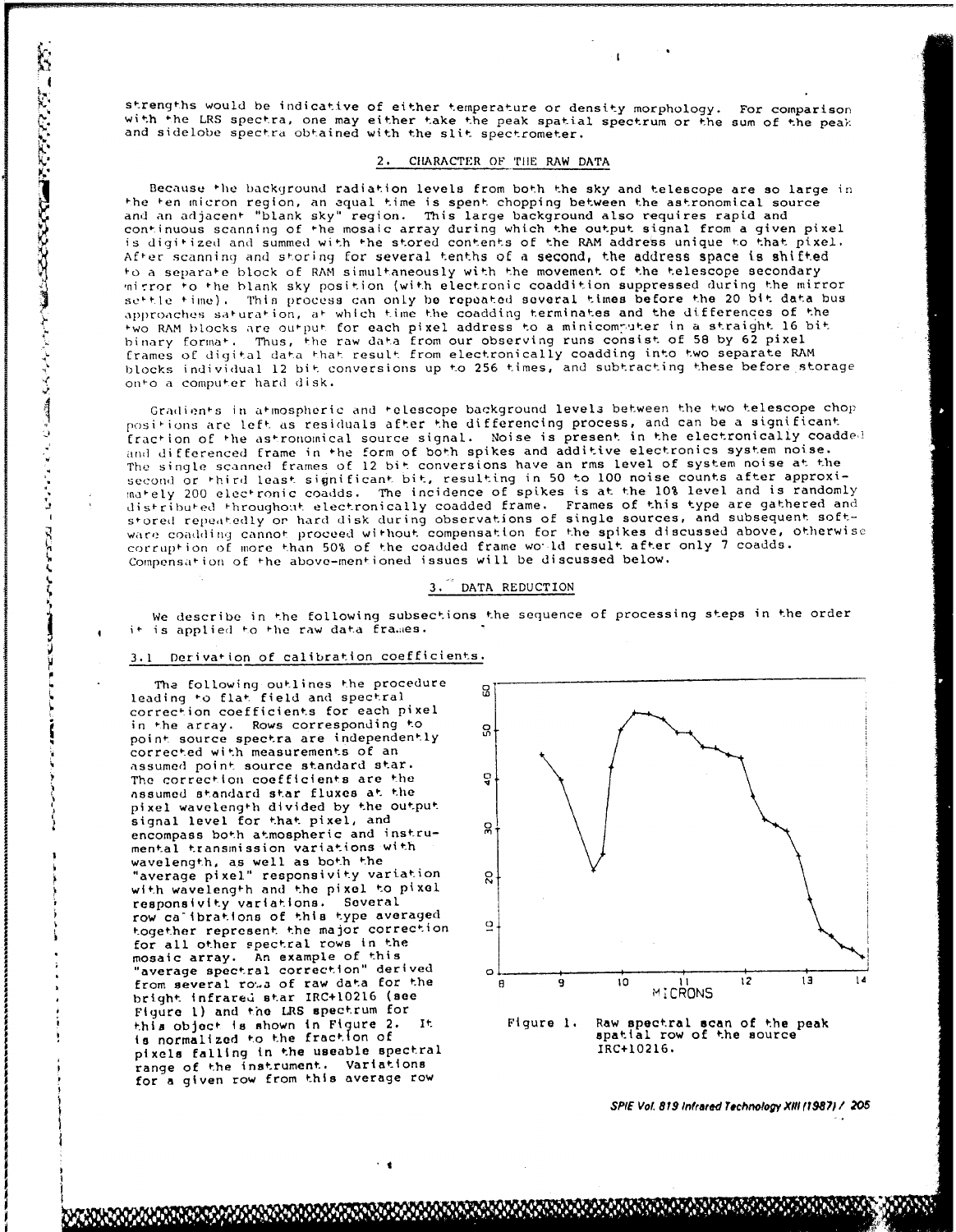| ECURITY CLASSIFICATION OF THIS PAGE |  |
|-------------------------------------|--|

**BOOKS OF A STAGE** 

**SECTIONS** 

**ARTICLES** 

こうかいかい いいこう

63363

ADA199141

|                                                                                                                                                                                                                                                                                                                                                                                                                                                                                                                                                                                                                                                                                                                                                                        |                   |                                                                                                                                                                                                                      | <b>REPORT DOCUMENTATION PAGE</b>                                                             |                |  |                                |           |
|------------------------------------------------------------------------------------------------------------------------------------------------------------------------------------------------------------------------------------------------------------------------------------------------------------------------------------------------------------------------------------------------------------------------------------------------------------------------------------------------------------------------------------------------------------------------------------------------------------------------------------------------------------------------------------------------------------------------------------------------------------------------|-------------------|----------------------------------------------------------------------------------------------------------------------------------------------------------------------------------------------------------------------|----------------------------------------------------------------------------------------------|----------------|--|--------------------------------|-----------|
| 14 REPORT SECURITY CLASSIFICATION                                                                                                                                                                                                                                                                                                                                                                                                                                                                                                                                                                                                                                                                                                                                      |                   |                                                                                                                                                                                                                      | <b>1b. RESTRICTIVE MARKINGS</b>                                                              |                |  |                                |           |
| <b>UNCLASSIFIED</b><br>23 SECURITY CLASSIFICATION AUTHORITY                                                                                                                                                                                                                                                                                                                                                                                                                                                                                                                                                                                                                                                                                                            |                   |                                                                                                                                                                                                                      |                                                                                              |                |  |                                |           |
|                                                                                                                                                                                                                                                                                                                                                                                                                                                                                                                                                                                                                                                                                                                                                                        |                   |                                                                                                                                                                                                                      | 3. DISTRIBUTION/AVAILABILITY OF REPORT<br>Approved for public release; Distribution          |                |  |                                |           |
| 26 DECLASSIFICATION/DOWNGRADING SCHEDULE                                                                                                                                                                                                                                                                                                                                                                                                                                                                                                                                                                                                                                                                                                                               |                   |                                                                                                                                                                                                                      | Unlimited                                                                                    |                |  |                                |           |
| 4 PERFORMING ORGANIZATION REPORT NUMBER(S)                                                                                                                                                                                                                                                                                                                                                                                                                                                                                                                                                                                                                                                                                                                             |                   |                                                                                                                                                                                                                      | 5. MONITORING ORGANIZATION REPORT NUMBER(S)                                                  |                |  |                                |           |
| AFGL-TR-88-0179                                                                                                                                                                                                                                                                                                                                                                                                                                                                                                                                                                                                                                                                                                                                                        |                   |                                                                                                                                                                                                                      |                                                                                              |                |  |                                |           |
| <b>03 NAME OF PERFORMING ORGANIZATION</b><br><b>66. OFFICE SYMBOL</b><br>(If applied the)                                                                                                                                                                                                                                                                                                                                                                                                                                                                                                                                                                                                                                                                              |                   | 7a. NAME OF MONITORING ORGANIZATION                                                                                                                                                                                  |                                                                                              |                |  |                                |           |
| Air Force Geophysics Laboratory                                                                                                                                                                                                                                                                                                                                                                                                                                                                                                                                                                                                                                                                                                                                        |                   | <b>OPC</b>                                                                                                                                                                                                           |                                                                                              |                |  |                                |           |
| oc. ADDRESS (City, State and ZIP Code).<br>Hanscom AFB<br>Massachusetts, 01731-5000                                                                                                                                                                                                                                                                                                                                                                                                                                                                                                                                                                                                                                                                                    |                   |                                                                                                                                                                                                                      | 7b. ADDRESS (City, State and ZIP Code)                                                       |                |  |                                |           |
| de NAME OF FUNDING SPONSORING<br>ORGANIZATION AIT Force Office<br>of Scientific Research                                                                                                                                                                                                                                                                                                                                                                                                                                                                                                                                                                                                                                                                               |                   | <b>BD. OFFICE SYMBOL</b><br>$(1)$ applicable)<br>ΝP                                                                                                                                                                  | 9. PROCUREMENT INSTRUMENT IDENTIFICATION NUMBER                                              |                |  |                                |           |
| de ADDRESS (City, State and ZIP Code)                                                                                                                                                                                                                                                                                                                                                                                                                                                                                                                                                                                                                                                                                                                                  |                   |                                                                                                                                                                                                                      |                                                                                              |                |  |                                |           |
|                                                                                                                                                                                                                                                                                                                                                                                                                                                                                                                                                                                                                                                                                                                                                                        |                   |                                                                                                                                                                                                                      | 10. SOURCE OF FUNDING NOS.<br>PROGRAM                                                        | <b>PROJECT</b> |  | <b>TASK</b>                    | WORK UNIT |
| BLDG 410<br>Bolling AFB, WA 20332                                                                                                                                                                                                                                                                                                                                                                                                                                                                                                                                                                                                                                                                                                                                      |                   |                                                                                                                                                                                                                      | ELEMENT NO.                                                                                  | NO.            |  | NO.                            | NO.       |
| 11 TITLE (Include Security Classification) (U) Calibration and<br>Data Reduction Techniques for the AFGL<br>Astronomical IR Array Spectrometer                                                                                                                                                                                                                                                                                                                                                                                                                                                                                                                                                                                                                         |                   |                                                                                                                                                                                                                      | 61102F                                                                                       | 2311           |  | 2311G7                         | 01        |
| 12. PERSONAL AUTHOR(S)                                                                                                                                                                                                                                                                                                                                                                                                                                                                                                                                                                                                                                                                                                                                                 |                   |                                                                                                                                                                                                                      |                                                                                              |                |  |                                |           |
|                                                                                                                                                                                                                                                                                                                                                                                                                                                                                                                                                                                                                                                                                                                                                                        |                   |                                                                                                                                                                                                                      |                                                                                              |                |  |                                |           |
| LeVAN PAUL D. and SLOAN, GREG, University of Wyoming                                                                                                                                                                                                                                                                                                                                                                                                                                                                                                                                                                                                                                                                                                                   | 13b. TIME COVERED |                                                                                                                                                                                                                      | 14. DATE OF REPORT (Yr. Mo., Day)                                                            |                |  | <b>15. PAGE COUNT</b>          |           |
| Keprint                                                                                                                                                                                                                                                                                                                                                                                                                                                                                                                                                                                                                                                                                                                                                                |                   | FROM 86 OCT TO 87 SEP                                                                                                                                                                                                | 1988 August 29                                                                               |                |  | 6                              |           |
| Engineers, Vol 819                                                                                                                                                                                                                                                                                                                                                                                                                                                                                                                                                                                                                                                                                                                                                     |                   |                                                                                                                                                                                                                      |                                                                                              |                |  |                                |           |
| COSATI CODES<br>FIELD<br>GROUP<br>υ3<br>01<br>0 <sup>2</sup><br>03<br>infrared spectra of astronomical objects from raw data obtained with the<br>mosaic detector array and prism slit spectrometer used for groundbased<br>telescope astronomical observations. The techniques for flat fielding a<br>slit spectrometer cannot follow exactly those used for an imaging<br>camera, but a limited flat fielding approach can be used in conjunction<br>with measurements of known calibration sources to calibrate the entire<br>array. The end product described here allows a pipeline application of<br>computer software to raw data frames that results in astronomical spec-<br>tra independent of atmospheric and instrumental attenuation.<br>$2.2 - 1.2 - 3.$ | SUB GR.           | 18. SUBJECT TERMS (Continue on reverse if necessary and identify by block number)<br>> Infrared $S_t$ ' $ee^t$ , $e^t$ , $e^t$<br>Spectroscopy<br>Data reduction techniques have been implemented recently to obtain | Celestial Sources, $\lambda_{\ell}$ , $\lambda_{\ell}$ , $\lambda_{\ell}$ , $\lambda_{\ell}$ |                |  |                                |           |
|                                                                                                                                                                                                                                                                                                                                                                                                                                                                                                                                                                                                                                                                                                                                                                        |                   |                                                                                                                                                                                                                      |                                                                                              |                |  |                                |           |
|                                                                                                                                                                                                                                                                                                                                                                                                                                                                                                                                                                                                                                                                                                                                                                        |                   |                                                                                                                                                                                                                      | 21. ABSTRACT SECURITY CLASSIFICATION                                                         |                |  |                                |           |
|                                                                                                                                                                                                                                                                                                                                                                                                                                                                                                                                                                                                                                                                                                                                                                        |                   |                                                                                                                                                                                                                      | UNCLASSIFIED                                                                                 |                |  |                                |           |
| 13a TYPE OF REPORT<br>15 SUPPLEMENTARY NOTATION Appeared in Proceeding of Society of Photo Optical Instrumentaion<br>17<br>19 ABSTRACT (Continue on reverse if necessary and identify by block number)<br>20 DISTRIBUTION/AVAILABILITY OF ABSTRACT<br>UNCLASSIFIED/UNLIMITED $\overline{\mathbf{A}}$ SAME AS RPT, $\Box$ DTIC USERS $\Box$<br>22a. NAME OF RESPONSIBLE INDIVIDUAL<br>PAUL D. LEVAN                                                                                                                                                                                                                                                                                                                                                                     |                   |                                                                                                                                                                                                                      | 22b. TELEPHONE NUMBER<br>(Include Area Code)<br>$(617)$ 377-4550                             |                |  | 22c. OFFICE SYMBOL<br>AFGL/OPC |           |

 $\ddot{\phantom{1}}$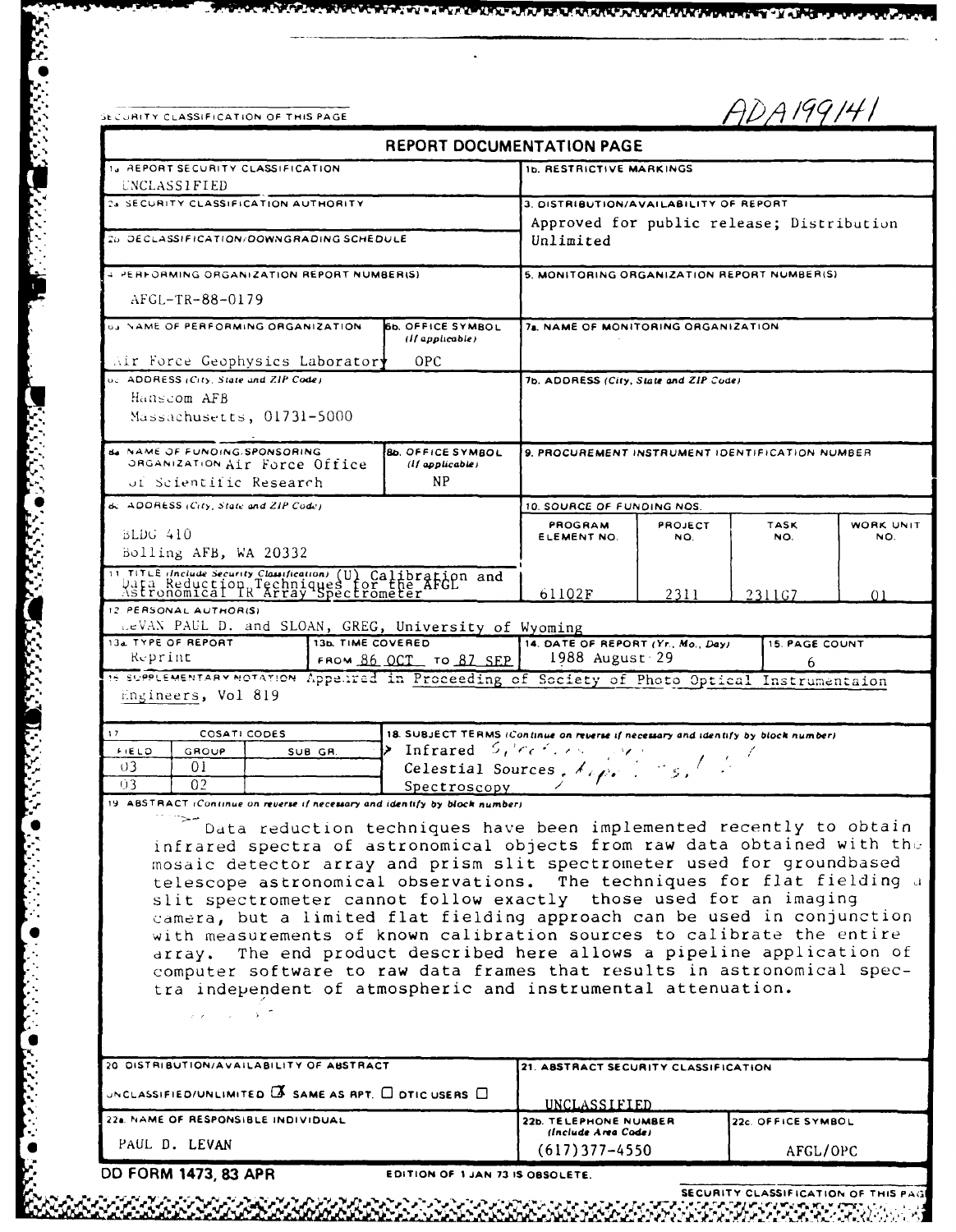correction are expressed as flat field correction factors that are nearly equal to unity for most all the array pixels away from the four chose. The standard star cannot be used to set the relative spatial response corrections unless an image blur functional form is assumed, and this is believed to be unreliable. However, relative row to row correction coefficients may be derived for a column of pixels using sky flat field techniques, because this column approximates a fruely monochromatic linear array. We calculate these spatial correction coefficients for several columns in the atmospheric ozone band, any one of which could individually be used in conjunction with the spectral correction coefficients to set individual rows relative to each other. We flat field using do sky measurements<br>at zenith and at large (approximately 2 air mass) zenith angles. The Hifference in signal for the "ozone pixels" is sufficiently large to allow a 10% determination of these spatial woursetion coefficients from a single frame (5 msec integration



time) of sky data. Because the mosaic array response has been shown to be linear in this regime, the subtracted value of signal counts at low and high air mass is proportional to the pixel responsivity, and equivalent to the slope of a linear fit. The spatial correction coefficients thus derived are used in conjunction with the average spectral correction and flat field correction coefficients to set the relative levels of all 3596 pixels in the mosaic detector array.

#### 3.2. Optical axis/mosaic array rotational misalignment.

JARKA KABUPATAN YA MAJAMA SOR J

The single significant complication to the above approach is presented by the approximate I degree misalignment of the mosaic array from the optical spectral and spatial principal axes. Applied without care, this approach leads to correction coefficients that exhibit a bifurcated structure about the peak row corresponding to the standard star position on the mosaic array. The correction coefficients have systematic positive slopes on one side of the peak source row and negative slopes on the other. These effects must be modelled and the associated trends removed, such that residual corrections are independent of position of the standard source on the array. Our confidence level in the above approach is bolstered by several tests. We apply the spectral correction coeffi-<br>cients to the standard star raw data (taken here as IRC + 10216 with the IRAS LRS spectrum as the assumed flux as a function of wavelength), and compare this with the assumed spectral distribution. In doing so, care must be taken because reduced program object spectra will also have spectral and spatial axes that deviate from the mosaic array row and column axes. (In the spatial case, the deviations are negligible over the limited extent of spatially-unresolved objects). These effects are discussed in the subsection below on optics misalignment compensation.

#### 3.3 Spike identification.

**Designation** 

ACCORD CONTRACTOR

Preprocessing of data in order to account for spiked pixels is necessary for objects fainter than IRC + 10216. The spikes are introduced at some point in the realtime digital signal processing, as repeat transfers of the RAM data to the minicomputer reproduce the We choose not to remove the spikes and re-estimate the true signal level but spikes.  $\mathbf{z}$ rather identify them and exclude them from subsequent processing. The identification  $\Box$ process is a two stage one. The first stage is a two-point ratio test that tags points whose ratios exceed those corresponding with the spectral sampling interval across the  $\Box$ instrumental response, if these points are also above the peak to peak noise range second stage is a modified three point median filter, for which spike identification results if the midpoint exceeds in an absolute sense and by a threshold count value either of the two endpoints. Both stages are reset at the beginning of each spectral row, because there is no continuity of values expected between the end of one row and the beginning of the next. The combined stages identify as spikes approximately 10% of the total number of pixels in a frame electronically-coadded over a several second interval

206 SPIF Vol 819 Infrared Technology XIII (1987)

| DTIC                     |
|--------------------------|
| COPY<br><b>INSPECTED</b> |
|                          |

|       | $\boldsymbol{\Omega}$ |      |
|-------|-----------------------|------|
| 'Dist | Special               |      |
|       | Avail and/or          |      |
| u.    |                       | - 88 |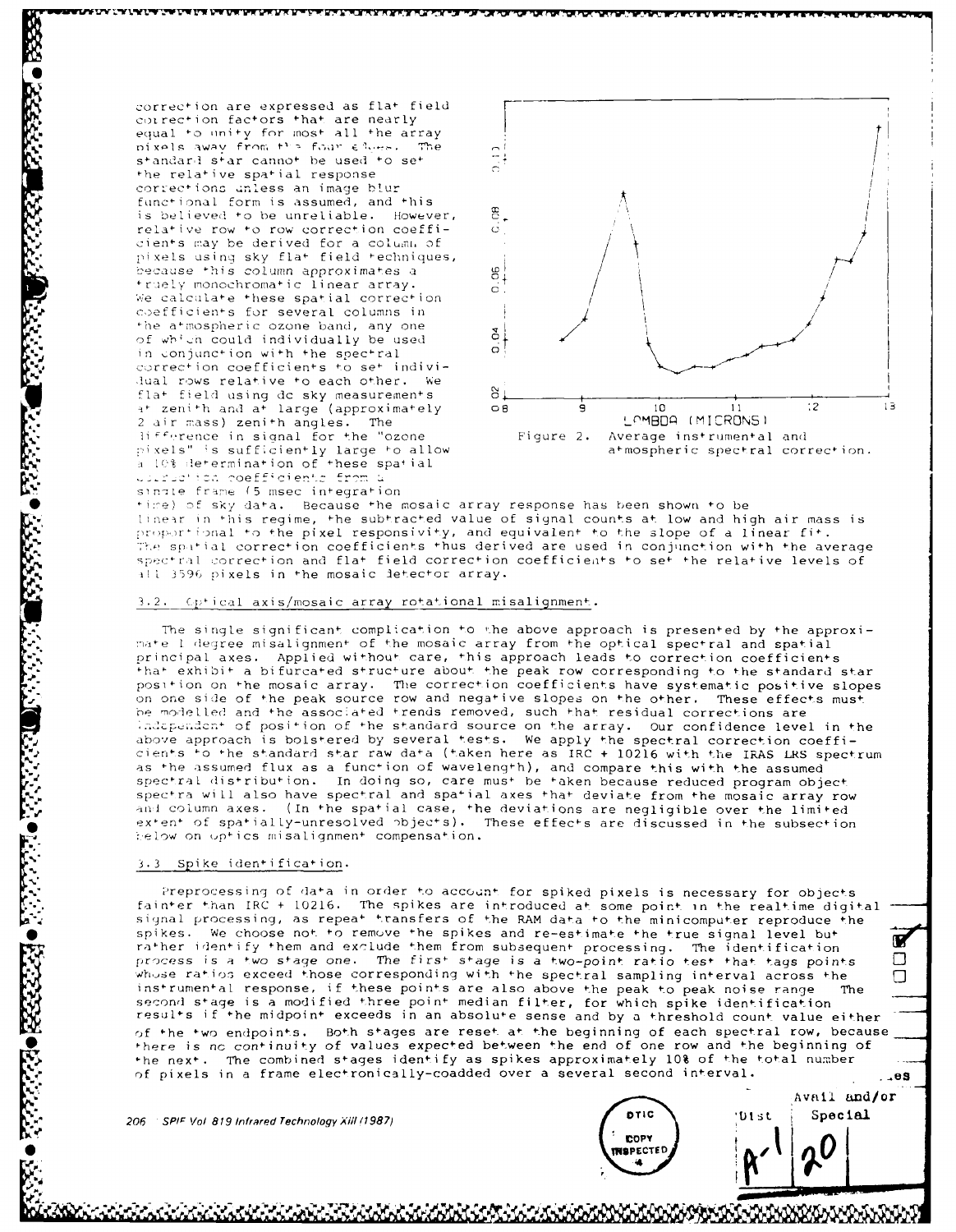# 3.4 Software coaddition of the basic frames.

In order to increase integration time and thus the signal to noise for astronomical source observations, software coaddition of frames gathered in groups of ten is effectuated. The time for gathering several sets of frames in this way is sufficiently short<br>to ignore effects of telescope track error and the longer time scale atmospheric seeing variations. Spikes identified as described above are clearly flagged for the steps which now follow. The software coadd routine sums defined pixel values and **the** squares of the lefined values for each pixel into separate arrays. The number of defined values for cach pixel over the course of the software coadd is tracked in a separate counter array. The three arrays that result after the desired number of coadds permit calculation of the average value and the standard deviation of the average value for each pixel, and the array of standard deviations is saved for subsequent analysis of the spectra in either graphic (see error bars in Figures 3 and 4) or numerical format.

#### 3.5 Background residual subtraction.

**RECESSIBLY AND RECESSED** 

ANTENNA STATISTICAL

For frames containing point astronomical sources the spatial extent due to atmospheric and diffraction effects is over only a few rows of the array, and the remaining spatial rows are purely background residuals. These "off-signal" rows can be used to estimate the subtracted component for the signal rows. A single background residual row applicable to all signal rows is formed by coadding as for frames, retaining the sum of defined values and the sum of the squares of these values in separate (linear) arrays. The number of defined values for each element in the row array is also stored, allowing calculation as for frame coadds of the average and its standard deviation for each pixel in the row. The noise due to random fluctuations obtained in this way will always be less than those for the signal rows taken separately, so subtraction from the signal rows will not raise<br>significantly the noise. There are, however, errors in the background residual estimator due to the effects of responsivity variations along the columns of summed pixels, and ihis will dominate ihe random errors after an undetermined number of coadds. Since the pixel responsivity variations are well below 50% for most all pixels away from the array edges, the error incurred in the above approach will be a corresponding percentage of the average background residual value. Alternatively, the flat field coefficients could be applied to the coadded frame on a pixel by pixel basis before background residual subtraction, but this leads to an error because the signal rows are contaminated by the residuals at the time of the application.

## 3.6 Application of calibration coefficients.

The application of the average spectral correction to each signal row removes the atmospheric and instrumental transmission effects as well as the average pixel responsivity variation with wavelength (see Figures 3 and 4). The reductions of program objects result in reasonably good removal of the atmospheric ozone feature, which represents a compensation of more than a factor of two. This correction is followed by application of each pixel's flat field correction for all pixels in the signal rows. A minor correction proved necessary for the data set described here due to the fact that the calibration source was measured on a different night than the program objects. The start sequence of storage of mosaic array pixels in RAM locations is sensitive to the timing electronics settings, particularly the delay of the A to D convert pulse. The variable delay is directly related to the number of RAM addresses carried by the FIFO buffer. The pixels in a given row of RAM may thus be displaced by integer amounts from night to night, changing the wavelength calibration by a fixed amount for all rows. This effect was recognized after blindly applying the calibration coefficients which resulted in over-<br>compensation of the atmospheric ozone off to one side of the peak and undercompensation on the other side, but was easily remedied by incorporating an integer shift in the application of correction coefficients to the program object data.

 $\mathbf{F}$  Finally, those rows requiring overall correction as evidenced by the sky emission flat fielding were addressed. After this, the relative pixel signal values reflect those of the astronomical source both spatially and spectrally, but will exhibit a skew relative to the orthogonal spatial and spectral axes due to the optics rotational misalignment. With 4 this in mind, color temperature determinations for measured sources with LRS spectra result in favorable comparisons with the LRS colors, with both deviating from pure blackbody colors consistent with the presence of known broad emission features.

# 3.7 Compensation for optics misalignment.

The effects of the small value of rotational misalignment of the optical and mosaic array axes on the calibration coefficients determinations is discissed in the relevant subsection above. The misalignment manifests itself again in the reduced row spectra, such that rows above (North of) the peak row show red tilts of the overall spectral distribution whereas rows below (South of) the peak show blue tilts. Thus, individual

**SPIE Vol 819 Infrared Technology** X111 **(7987)! 207**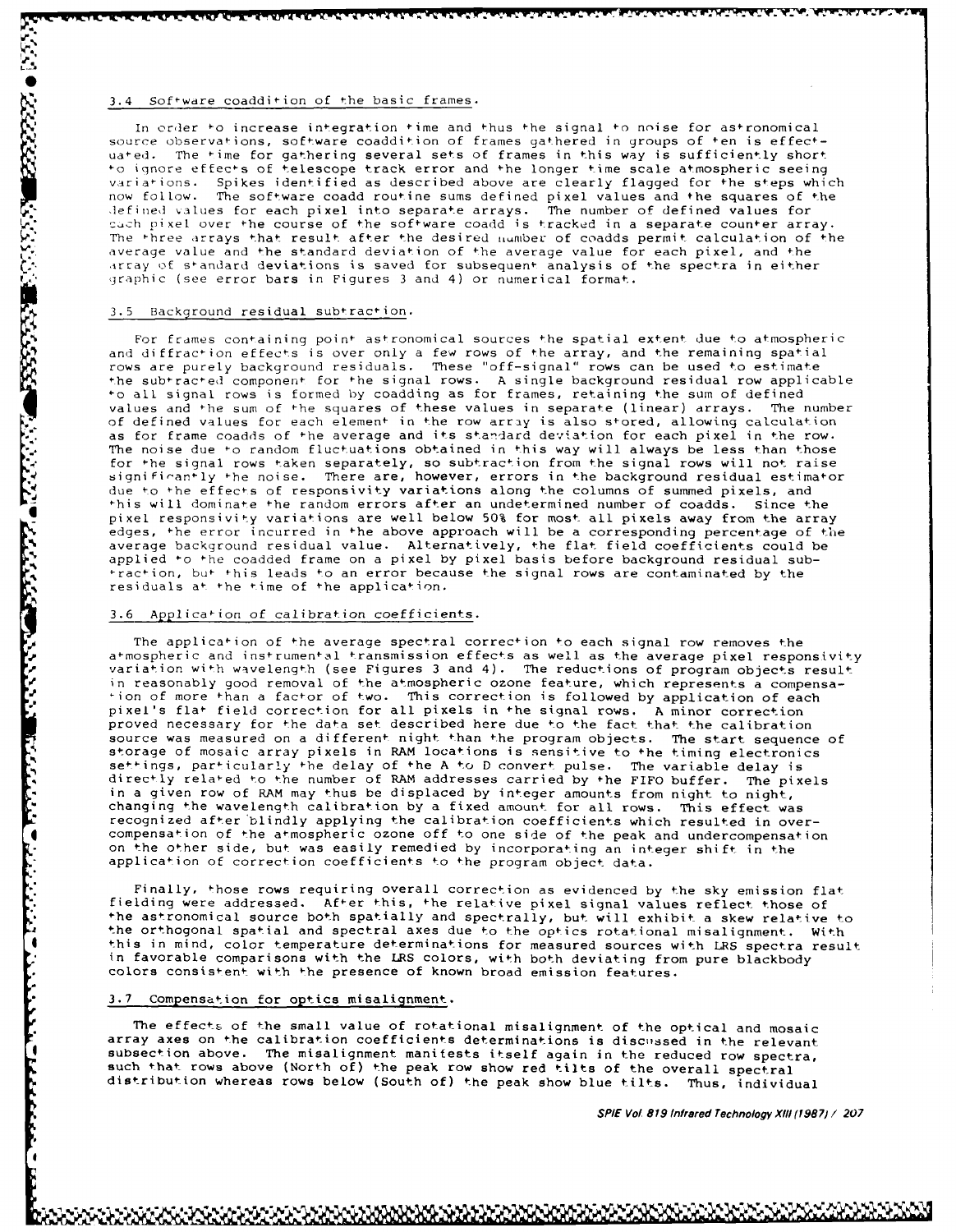row spectra cannot be used for subsequent analysis. In order to correct this condition, one must consider "slices" oblique to the individual rows whose values are determined by combinations of bisected pairs of pixel values. The algorithm adopted here uses the known misalignment angle to calculate a rotated grid corresponding to the true spatial and spectral axes of the optics. Values on the rotated grid result from averaging old grid values within a fixed radius of the new grid point, weighted by the inverse of the distance befween the old and new points. This results in row spectra over the spatial extent of the source that are somewhat smoothed relative to the original values bu+ which taken individually describe the true energy distribution of the astronomical source. More details on this approach are contained in the final report<sup>4</sup> of Gregory Sloan prepared upon completion of his summer research at AFGL.

# **..8** Wavelength calibration.

The remaining transformation to , physical units is from pixel position in each row to wavelength. This wave-  $\frac{\omega}{\omega}$ length calibration, or assignment of wavelengths, is determined by prism geometry (prism apex angle and angle of incidence of collimated beam), the refractive index as a function of wave-<br>length for the prism material, and the length for +he orism material, and \*he camera mirror focal length. The camera mirror reimages the dispersed radiation **0** onto the mosaic array and its focal length is the conversion from angular o linear dispersion. Five place Follinear dispersion. The process of the index of the index of the index of the index of the index of the index of the index of the index of the index of the index of the index of the index of the index of the index of the refraction of NaCl were taken from a compilation in the Handbook of Optics (W.G. Driscoll, ed., 1978). The prism for which the wavelength is known a both curves have been priori, based on its identification and the shifted by arbitrary amounts. priori, based on its identif-cation with the ozone absorption trough or, better, with a nebular emission line, provides a reference to which the remaining deviations are related. **C** As a check, the calculated distance from the array edge of HeNe radiation<br>(6328A) is compared with the room (6328A) is compared with the room temperature value used in the original **<sup>N</sup>** translational alignment of the optics to the mosaic array.

#### 3.9 Comparison with published results. **N**

The LRS spectra for two infrared stars, IRC+10216 and Betelgeuse, are **<sup>0</sup>** • compared with the new slit spectrometer **N** spectra reduced using the corrections outlined above and summing together the peak spatial and sidelobe spectra. Logarithmic values of relative spectral magnitic values of relative spectral one of the control of the control of the control of the control of the control of the control of the control of the control of the control of the control of the control of the control o order to allow overall shape comparisons. The results for IRC+10216<br>(Figure 3) are not surprising as the LRS spectrum for this object was used to derive the calibration coefficients, of coaddition and optical misalignment correction techniques. For Betelgeuse (Figure 4), the shape of the LRS Figure 4. Mosaic array (top) and LRS Variability of the relative spectral **Figure 3.** Figure 3. shape of IRC+10216 between the IRAS

**208 / SPIE Vol 819 Infrared Technology XI1I (1987)**

**CARACA DE CARACA DE CA** 



equation for the deviation angle is Figure 3. Mosaic array (top) and LRS<br>solved as a function of wavelength (bottom) spectra for IRC+10216. solved as a function of wavelength (bottom) spectra for IRC+10216 corresponding to bins determined by Spectral flux (watt/m<sup>2</sup>-micron) the pixel spacings. A single pixel is plotted logarithmically and<br>for which the wavelength is known a is both curves have been shifted



spectrum is also within the error bars (bottom) spectra for Betelegeuse. of that for the slit spectrometer data. The plot is otherwise similar to